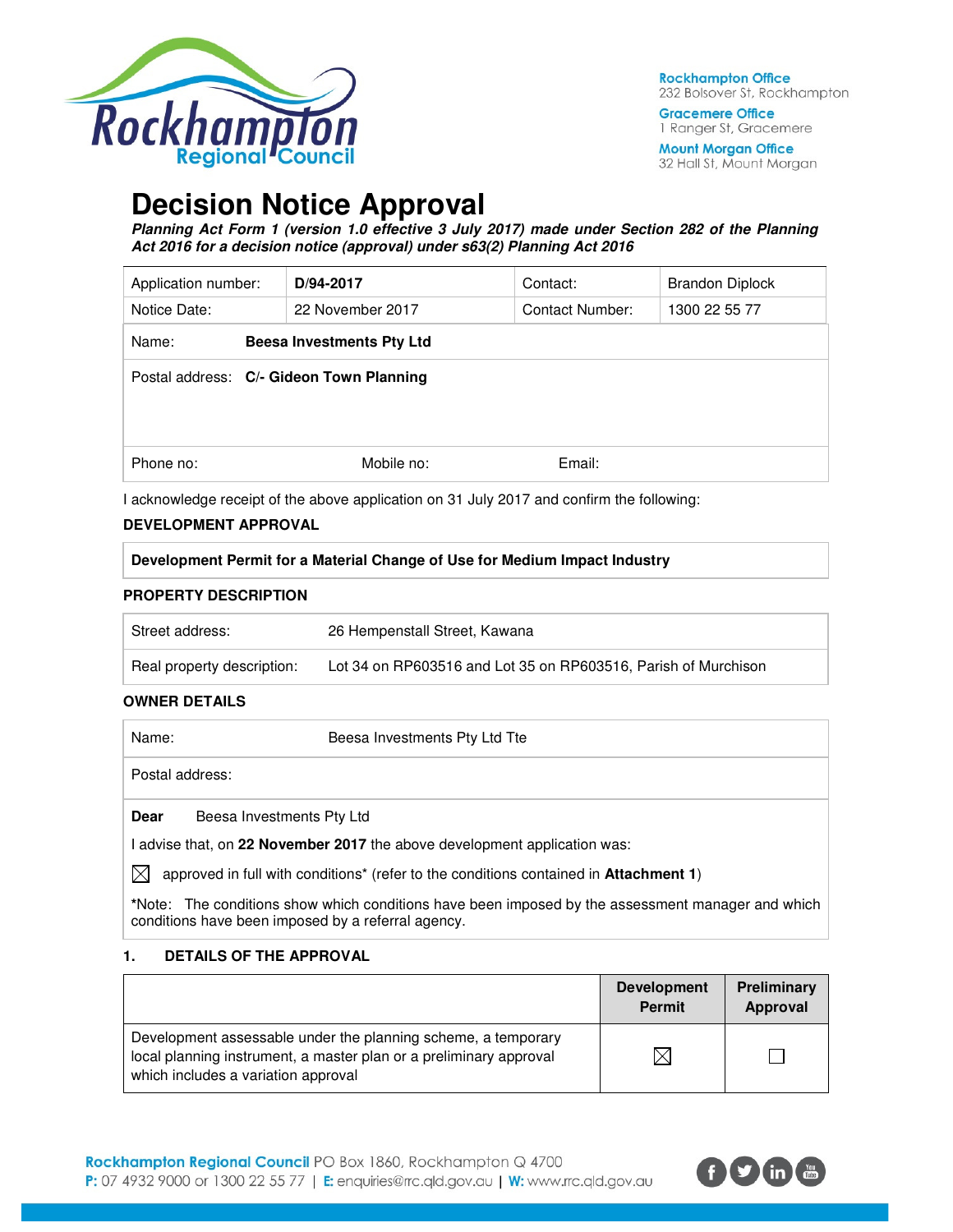# **2. CONDITIONS**

This approval is subject to the conditions in Attachment 1.

| 3. | <b>FURTHER DEVELOPMENT PERMITS REQUIRED</b> | <b>NIL</b> |
|----|---------------------------------------------|------------|
|    | 4. SUBMISSIONS                              | NIL        |
| 5. | <b>REFERRAL AGENCIES</b>                    | NIL        |

#### **6. THE APPROVED PLANS**

#### **The approved development must be completed and maintained generally in accordance with the approved drawings and documents:**

| <b>Plan/Document Name</b>                                        | <b>Plan/Document Reference</b> | Dated          |
|------------------------------------------------------------------|--------------------------------|----------------|
| Site Plan                                                        | SP-001 Rev 1                   | 31 July 2017   |
| Blast and Paint Igloo Upgrade - Proposed<br><b>Modifications</b> | 1724-01, Issue A               | 25 August 2017 |

### **7. CURRENCY PERIOD FOR THE APPROVAL (S.85)**

The standard relevant periods stated in section 85 of Planning Act 20016 apply to each aspect of development in this approval, if not stated in the conditions of approval attached.

# **8. STATEMENT OF REASONS**

| <b>Description of the</b><br>development                                       | The proposed development is for a Material Change of Use - Medium Impact<br>Industry                                                                  |                                                                                                                                                                                            |  |
|--------------------------------------------------------------------------------|-------------------------------------------------------------------------------------------------------------------------------------------------------|--------------------------------------------------------------------------------------------------------------------------------------------------------------------------------------------|--|
| <b>Assessment</b><br><b>Benchmarks</b>                                         | The proposed development was assessed against the following assessment<br>benchmarks:                                                                 |                                                                                                                                                                                            |  |
|                                                                                | Low impact industry zone code;<br>$\bullet$                                                                                                           |                                                                                                                                                                                            |  |
|                                                                                | Access, parking and mobility code;                                                                                                                    |                                                                                                                                                                                            |  |
|                                                                                | Landscape code;                                                                                                                                       |                                                                                                                                                                                            |  |
|                                                                                | Stormwater management code;                                                                                                                           |                                                                                                                                                                                            |  |
|                                                                                | Waste management code; and<br>٠                                                                                                                       |                                                                                                                                                                                            |  |
|                                                                                | Water and sewer code.                                                                                                                                 |                                                                                                                                                                                            |  |
| <b>Relevant Matters</b>                                                        | The proposed development was assessed against the following relevant<br>matters:                                                                      |                                                                                                                                                                                            |  |
|                                                                                | The proposal is an extension to an existing Medium impact industry<br>use.                                                                            |                                                                                                                                                                                            |  |
| <b>Reasons for decision</b><br>(list non-compliance items<br>and how they were | The development was assessed against all of the assessment benchmarks<br>listed above and complies with all of these with the exception listed below. |                                                                                                                                                                                            |  |
| resolved)                                                                      | <b>Assessment</b><br>Reasons for the approval despite non-<br><b>Benchmark</b><br>compliance with benchmark                                           |                                                                                                                                                                                            |  |
|                                                                                | Access, parking and<br>mobility code                                                                                                                  | The development is an extension to an existing<br>use that will not generate any additional traffic to<br>the site and, therefore, will not require additional<br>on-site vehicle parking. |  |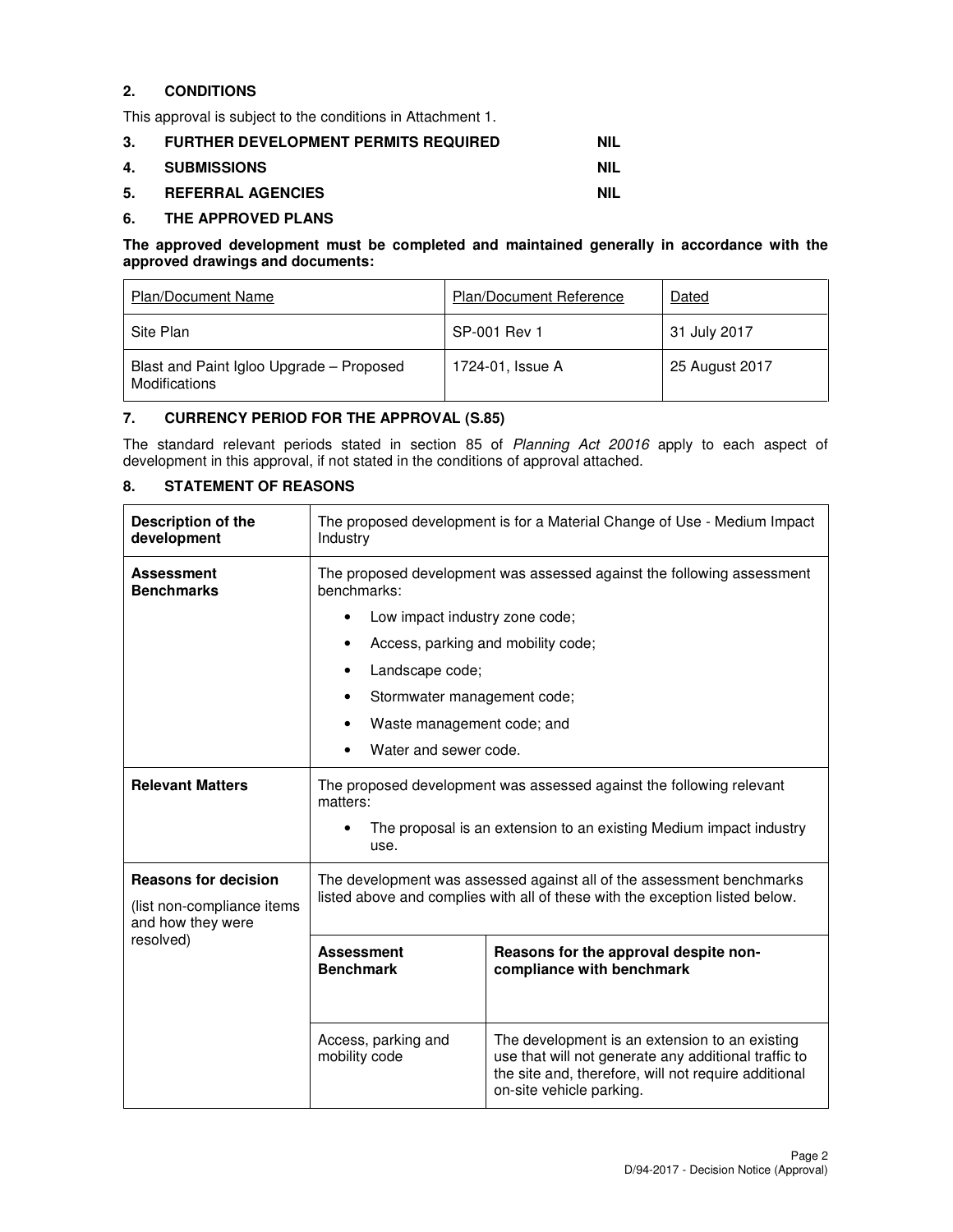| <b>Reasons for decisions</b> | 1. | The proposal will not affect the viability of existing and future low impact<br>industry uses and does not involve the introduction of an incompatible<br>land use. |
|------------------------------|----|---------------------------------------------------------------------------------------------------------------------------------------------------------------------|
|                              | 2. | The proposal has been located, designed and managed to maintain<br>safety to people, and avoid significant adverse impacts on the natural<br>environment.           |
|                              | З. | The proposal prevents and/or minimises the generation of noise, dust<br>and odour so that:                                                                          |
|                              |    | nuisance is not caused to adjoining premises or other nearby<br>a)<br>sensitive land uses; and                                                                      |
|                              |    | desired ambient noise levels in residential zones are not exceeded.<br>b)                                                                                           |

### **9. RIGHTS OF APPEAL**

The rights of an applicant to appeal to a tribunal or the Planning and Environment Court against a decision about a development application are set out in chapter 6, part 1 of the Planning Act 2016. For particular applications, there may also be a right to make an application for a declaration by a tribunal (see chapter 6, part 2 of the Planning Act 2016).

#### Appeal by an applicant

An applicant for a development application may appeal to the Planning and Environment Court against the following:

- the refusal of all or part of the development application
- a provision of the development approval
- the decision to give a preliminary approval when a development permit was applied for
- a deemed refusal of the development application.

An applicant may also have a right to appeal to the Development tribunal. For more information, see schedule 1 of the Planning Act 2016.

The timeframes for starting an appeal in the Planning and Environment Court are set out in section 229 of the Planning Act 2016.

**Attachment 2** is an extract from the Planning Act 2016 that sets down the applicant's appeal rights and the appeal rights of a submitter.

#### **10. WHEN THE DEVELOPMENT APPROVAL TAKES EFFECT**

This development approval takes effect:

From the time the decision notice is given – if there is no submitter and the applicant does not appeal the decision to the court.

Or

When the submitter's appeal period ends – if there is a submitter and the applicant does not appeal the decision to the court.

Or

Subject to the decision of the court, when the appeal is finally decided  $-$  if an appeal is made to the court.

This approval will lapse unless substantially commenced within the above stated relevant periods (refer to sections 85 of Planning Act 2016 for further details).

#### **11. ASSESSMENT MANAGER**

| Name: | Tarnya Fitzgibbon             | Signature: | Date: 23 November 2017 |
|-------|-------------------------------|------------|------------------------|
|       | <b>COORDINATOR</b>            |            |                        |
|       | <b>DEVELOPMENT ASSESSMENT</b> |            |                        |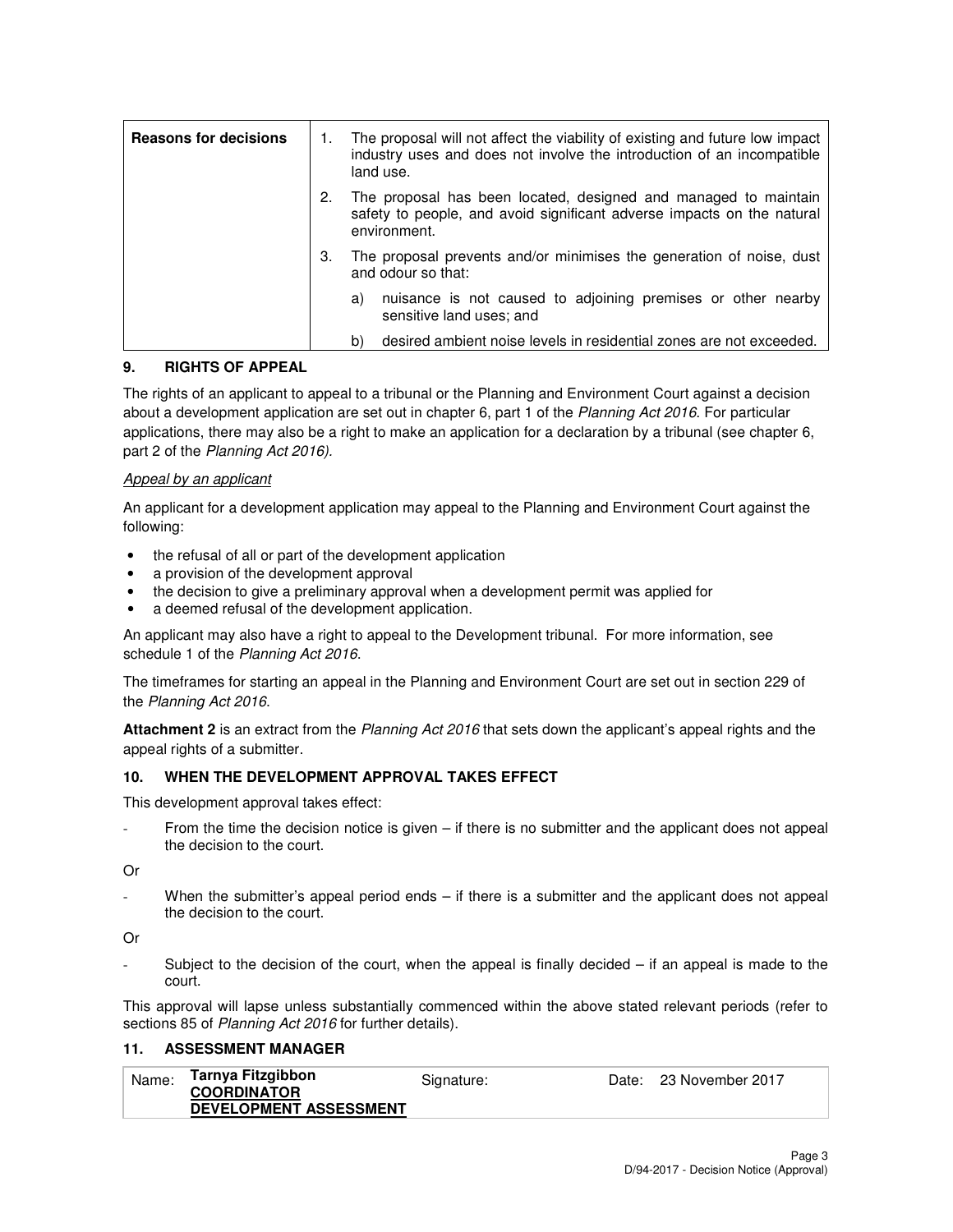### **Attachment 1 – Conditions of the approval**

Part 1 - Conditions imposed by the assessment manager [Note: where a condition is imposed about infrastructure under Chapter 4 of the Planning Act 2016, the relevant provision of the Act under which this condition was imposed must be specified.]

### **Attachment 2—Extract on appeal rights**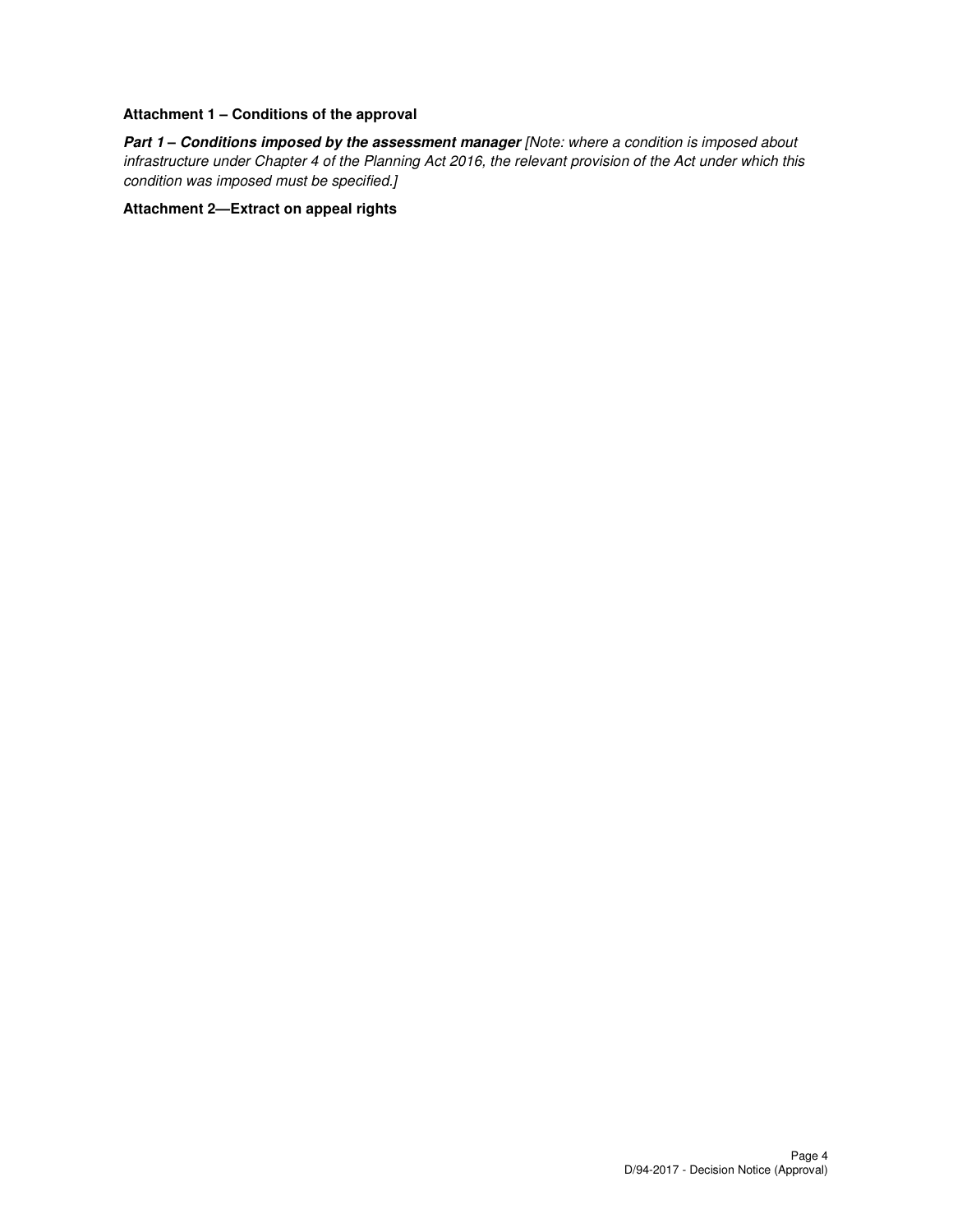

# **Attachment 1 – Part 1**

# **Rockhampton Regional Council Conditions**

PLANNING ACT 2016

# 1.0 ADMINISTRATION

- 1.1 The Developer and his employee, agent, contractor or invitee is responsible for ensuring compliance with the conditions of this development approval.
- 1.2 Where these Conditions refer to "Council" in relation to requiring Council to approve or to be satisfied as to any matter, or conferring on the Council a function, power or discretion, that role may be fulfilled in whole or in part by a delegate appointed for that purpose by the Council.
- 1.3 All conditions, works, or requirements of this development approval must be undertaken and completed:
	- 1.3.1 to Council's satisfaction;
	- 1.3.2 at no cost to Council; and
	- 1.3.3 prior to the commencement of the use,

unless otherwise stated.

- 1.4 Infrastructure requirements of this development approval must be contributed to the relevant authorities, where applicable, at no cost to Council, prior to the commencement of the use, unless otherwise stated.
- 1.5 The following further Development Permit must be obtained prior to the commencement of any works associated with their purposes:

1.5.1 Building Works.

- 1.6 All Development Permits for Plumbing and Drainage Works (if required) must be obtained prior to the issue of a Development Permit for Building Works.
- 1.7 All works must be designed, constructed and maintained in accordance with the relevant Council policies, guidelines and standards, unless otherwise stated.
- 1.8 All engineering drawings/specifications, design and construction works must be in accordance with the requirements of the relevant Australian Standards and must be approved, supervised and certified by a Registered Professional Engineer of Queensland.

#### 2.0 APPROVED PLANS AND DOCUMENTS

2.1 The approved development must be completed and maintained generally in accordance with the approved plans and documents, except where amended by any condition of this development approval:

| <b>Plan/Document Name</b>                                 | Plan/Document Reference | Dated          |
|-----------------------------------------------------------|-------------------------|----------------|
| Site Plan                                                 | SP-001 Rev 1            | 31 July 2017   |
| Blast and Paint Igloo Upgrade<br>- Proposed Modifications | 1724-01, Issue A        | 25 August 2017 |

2.2 Where there is any conflict between the conditions of this development approval and the details shown on the approved plans and documents, the conditions of this development approval must prevail.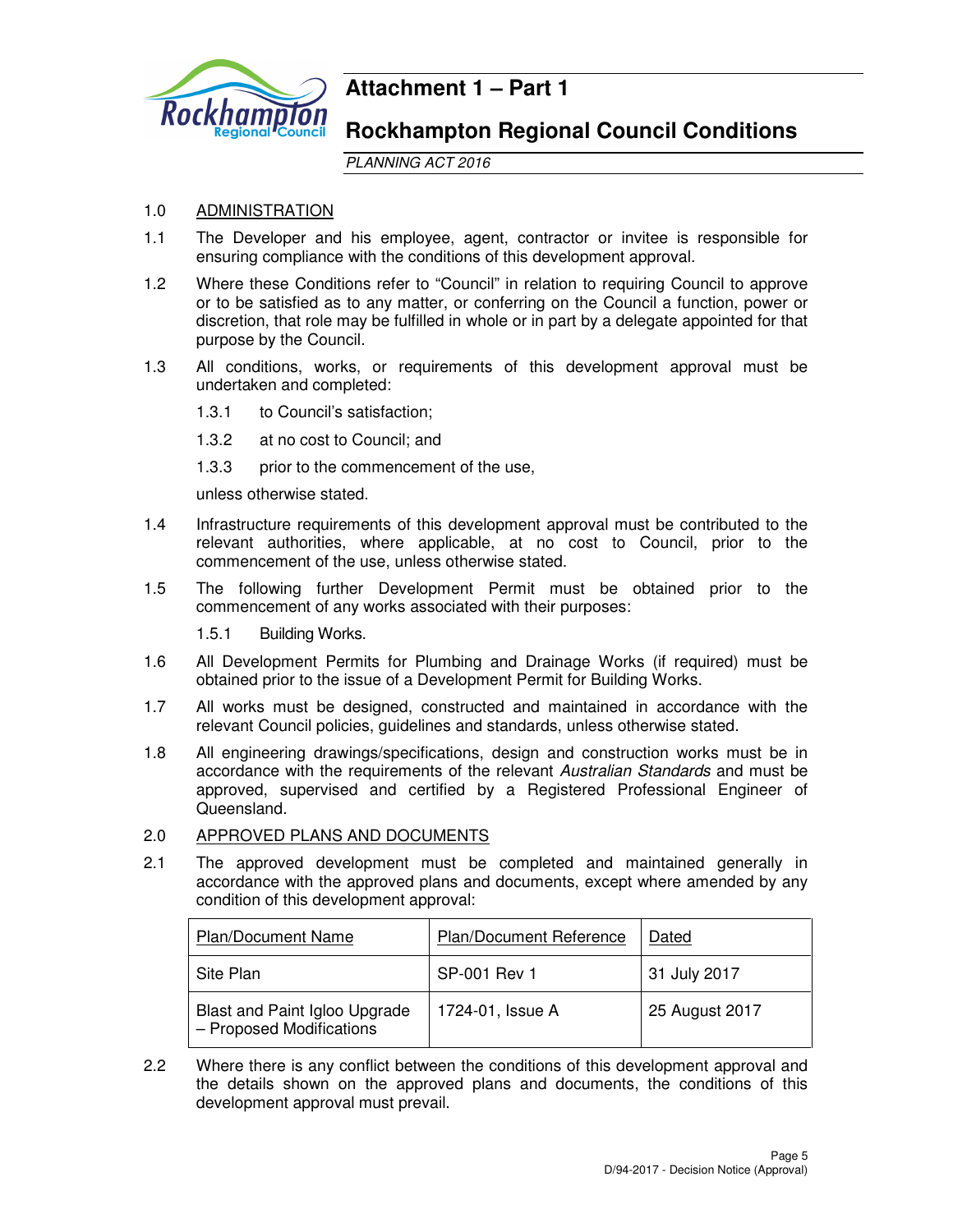# 3.0 ACCESS AND PARKING WORKS

- 3.1 All access and parking works must be designed and constructed in accordance with the approved plans (refer to condition 2.1), Capricorn Municipal Development Guidelines, Australian Standard AS2890 "Parking facilities".
- 3.2 All vehicular access to and from the development must be via Hempenstall Street only.
- 3.3 All vehicles must ingress and egress the development in a forward gear.
- 4.0 PLUMBING AND DRAINAGE WORKS
- 4.1 Any alteration, disconnection or relocation of internal plumbing and sanitary drainage works associated with the existing building must be in accordance with regulated work under the Plumbing and Drainage Act 2002 and Council's Plumbing and Drainage Policies.
- 4.2 Amended sewerage/Sewerage trade waste permits must be obtained for the discharge of any non-domestic waste into Council's reticulated sewerage network. Arrestor traps must be provided where commercial or non-domestic waste is proposed to be discharged into the sewer system.

### 5.0 STORMWATER WORKS

5.1 All stormwater must drain to a demonstrated lawful point of discharge and must not adversely affect surrounding land or infrastructure in comparison to the predevelopment conditions, including but not limited to blocking, altering or diverting existing stormwater runoff patterns or having the potential to cause damage to other infrastructure.

### 6.0 BUILDING WORKS

6.1 A Development Permit for Building Works must be obtained for the proposed structure (industrial canopy) on the development site and the floor must be fully concrete sealed.

#### 7.0 ASSET MANAGEMENT

7.1 Any damage to existing stormwater, water supply and sewerage infrastructure, kerb and channel, pathway or roadway (including removal of concrete slurry from public land and Council infrastructure), that occurs while any works are being carried out in association with this development approval must be repaired at full cost to the developer. This includes the reinstatement of any existing traffic signs or pavement markings that may have been removed or damaged.

# 8.0 ENVIRONMENTAL HEALTH

- 8.1 Any lighting devices associated with the development, such as sensory lighting, must be positioned on the development site and shielded so as not to cause glare or other nuisance to nearby residents and motorists. Night lighting must be designed, constructed and operated in accordance with Australian Standard AS4282 "Control of the obtrusive effects of outdoor lighting".
- 8.2 Noise emitted from the activity must not cause an environmental nuisance.
- 8.3 Operations on the site must have no significant impact on the amenity of adjoining premises or the surrounding area due to the emission of light, noise, odour or dust.
- 8.4 Odour and visible contaminants, including but not limited to dust, fume, smoke, aerosols, overspray or particulates, must not be released to the environment in a manner that will or may cause environmental nuisance or harm unless such release is authorised by Council.
- 8.5 When requested by Council, nuisance monitoring must be undertaken and recorded within three (3) months, to investigate any genuine complaint of nuisance caused by noise, light or dust. An analysis of the monitoring data and a report, including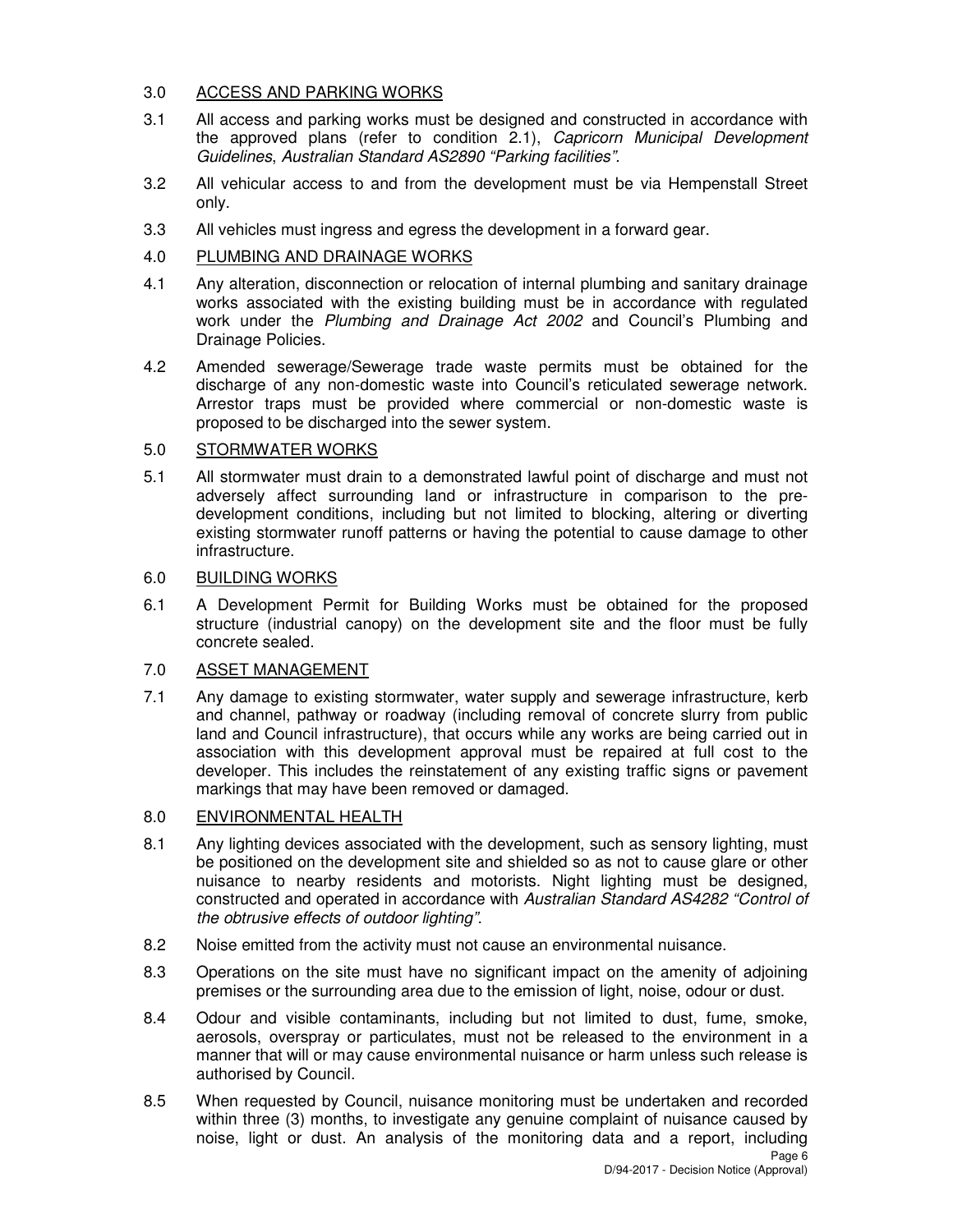nuisance mitigation measures, must be provided to Council within fourteen (14) days of the completion of the investigation.

- 8.6 All regulated waste i.e. spent aggregate must be removed from the premises by a licensed regulated waste transporter.
- 9.0 OPERATING PROCEDURES
- 9.1 The loading and/or unloading of delivery and waste collection vehicles is limited between the hours of 0700 and 1900 Monday to Saturday and between the hours of 0800 and 1500 on Sundays. No heavy vehicles must enter the development site outside these times.
- 10.0 ABRASIVE BLASTING
- 10.1 All abrasive blasting, surface coating and spray painting operations must be conducted in a fully enclosed and sealed booth or chamber. The booth or chamber must be totally enclosed and vented to the atmosphere through an effective dust collector, for example, a fabric filter dust collector.

# ADVISORY NOTES

### NOTE 1. Aboriginal Cultural Heritage

It is advised that under section 23 of the Aboriginal Cultural Heritage Act 2003, a person who carries out an activity must take all reasonable and practicable measures to ensure the activity does not harm Aboriginal cultural heritage (the "cultural heritage duty of care"). Maximum penalties for breaching the duty of care are listed in the Aboriginal cultural heritage legislation. The information on Aboriginal cultural heritage is available on the Department of Aboriginal and Torres Strait Islander and Partnerships website www.datsip.qld.gov.au.

#### NOTE 2. General Environmental Duty

General environmental duty under the Environmental Protection Act 1994 prohibits unlawful environmental nuisance caused by noise, aerosols, particles, dust, ash, fumes, light, odour or smoke beyond the boundaries of the development site during all stages of the development including earthworks, construction and operation.

# NOTE 3. General Safety Of Public During Construction

The Work Health and Safety Act 2011 and Manual of Uniform Traffic Control Devices must be complied with in carrying out any construction works, and to ensure safe traffic control and safe public access in respect of works being constructed on a road.

## NOTE 4. Infrastructure Charges Notice

This application is subject to infrastructure charges in accordance with Council policies. The charges are presented on an Infrastructure Charges Notice.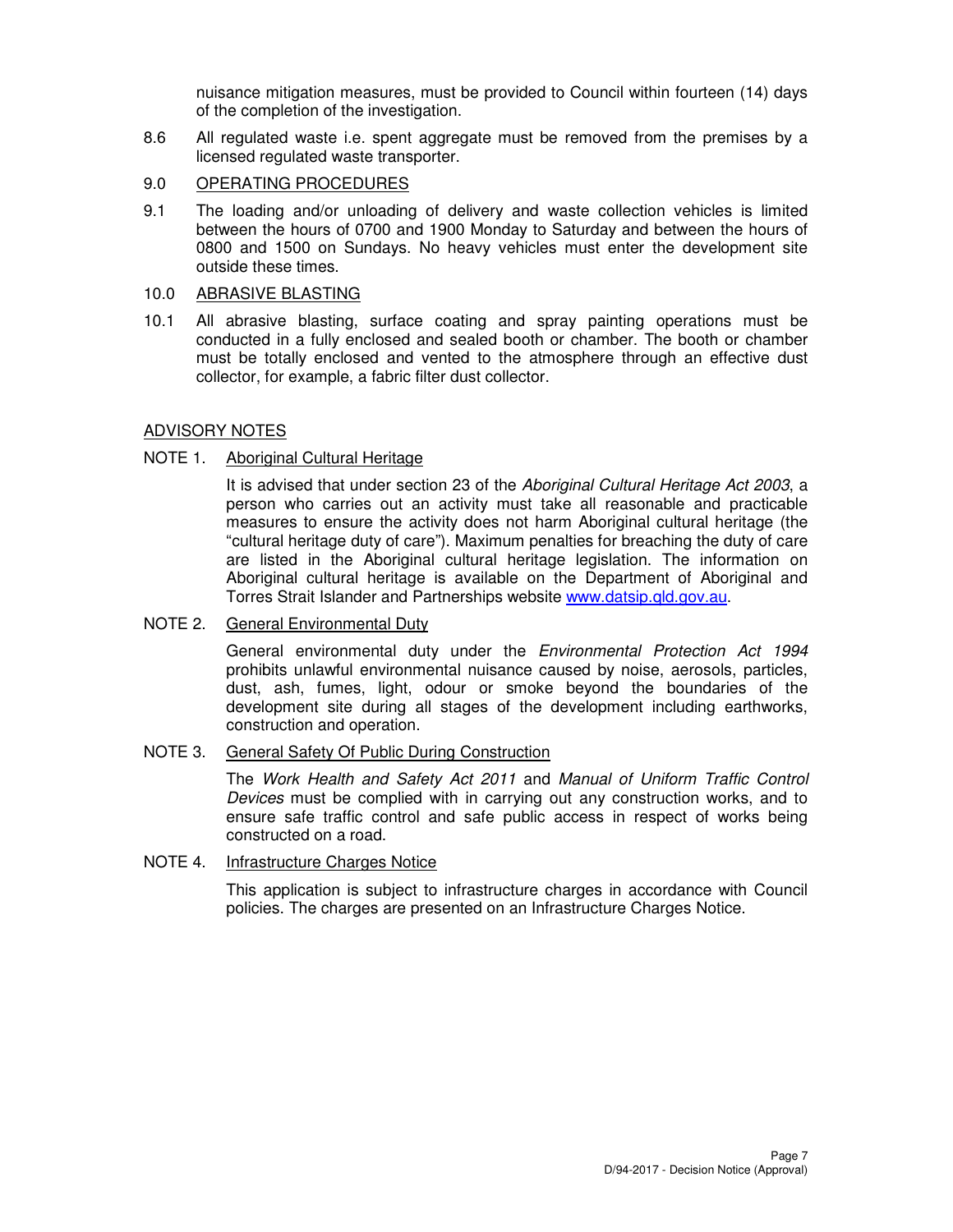

# **Attachment 2 - Appeal Rights**

PLANNING ACT 2016

The following is an extract from the Planning Act 2016 (Chapter 6)

#### **Appeal rights**

#### **229 Appeals to tribunal or P&E Court**

- (1) Schedule 1 states—
	- (a) matters that may be appealed to— (i) either a tribunal or the P&E Court; or (ii) only a tribunal; or
	- (iii) only the P&E Court; and
	- (b) the person—
		- (i) who may appeal a matter (the **appellant**); and (ii) who is a respondent in an appeal of the matter; and (iii) who is a co-respondent in an appeal of the matter;
		- and
	- (iv) who may elect to be a co-respondent in an appeal of the matter.
- (2) An appellant may start an appeal within the appeal period. (3) The **appeal period** is—
	- (a) for an appeal by a building advisory agency—10 business days after a decision notice for the decision is given to the agency or
	- (b) for an appeal against a deemed refusal—at any time after the deemed refusal happens; or
	- (c) for an appeal against a decision of the Minister, under chapter 7, part 4, to register premises or to renew the registration of premises—20 business days after a notice is published under section 269(3)(a) or (4); or
	- (d) for an appeal against an infrastructure charges notice— 20 business days after the infrastructure charges notice is given to the person; or
	- (e) for an appeal about a deemed approval of a development application for which a decision notice has not been given—30 business days after the applicant gives the deemed approval notice to the assessment manager; or
	- (f) for any other appeal—20 business days after a notice of the decision for the matter, including an enforcement notice, is given to the person.
	- Note—

See the P&E Court Act for the court's power to extend the appeal period.

- (4) Each respondent and co-respondent for an appeal may be heard in the appeal.
- (5) If an appeal is only about a referral agency's response, the assessment manager may apply to the tribunal or P&E Court to withdraw from the appeal.
- (6) To remove any doubt, it is declared that an appeal against an infrastructure charges notice must not be about—
	- (a) the adopted charge itself; or
	- (b) for a decision about an offset or refund—
		- (i) the establishment cost of trunk infrastructure identified in a LGIP; or
		- (ii) the cost of infrastructure decided using the method
	- included in the local government's charges resolution.
- **230 Notice of appeal**
- (1) An appellant starts an appeal by lodging, with the registrar of the tribunal or P&E Court, a notice of appeal that— (a) is in the approved form; and
	- (b) succinctly states the grounds of the appeal.
- (2) The notice of appeal must be accompanied by the required fee.
- (3) The appellant or, for an appeal to a tribunal, the registrar must, within the service period, give a copy of the notice of appeal to—
- (a) the respondent for the appeal; and
- (b) each co-respondent for the appeal; and
- (c) for an appeal about a development application under schedule 1, table 1, item 1—each principal submitter for the development application; and
- (d) for an appeal about a change application under schedule 1, table 1, item 2—each principal submitter for the change application; and
- (e) each person who may elect to become a co-respondent for the appeal, other than an eligible submitter who is not a principal submitter in an appeal under paragraph (c) or (d); and
- (f) for an appeal to the P&E Court—the chief executive; and
- (g) for an appeal to a tribunal under another Act—any other
- person who the registrar considers appropriate.
- (4) The **service period** is—
	- (a) if a submitter or advice agency started the appeal in the P&E Court—2 business days after the appeal is started; or
- (b) otherwise—10 business days after the appeal is started. (5) A notice of appeal given to a person who may elect to be a
- co-respondent must state the effect of subsection (6) A person elects to be a co-respondent by filing a notice of
- election, in the approved form, within 10 business days after the notice of appeal is given to the person*.*
- **231 Other appeals**
- (1) Subject to this chapter, schedule 1 and the P&E Court Act, unless the Supreme Court decides a decision or other matter under this Act is affected by jurisdictional error, the decision or matter is non-appealable.
- (2) The Judicial Review Act 1991, part 5 applies to the decision or matter to the extent it is affected by jurisdictional error.
- (3) A person who, but for subsection (1) could have made an application under the Judicial Review Act 1991 in relation to the decision or matter, may apply under part 4 of that Act for a statement of reasons in relation to the decision or matter.
- (4) In this section— **decision** includes—
	- (a) conduct engaged in for the purpose of making a decision; and
	- (b) other conduct that relates to the making of a decision; and
	- (c) the making of a decision or the failure to make a decision; and
	- (d) a purported decision; and
	- (e) a deemed refusal.
- **non-appealable**, for a decision or matter, means the decision or matter—
	- (a) is final and conclusive; and
	- (b) may not be challenged, appealed against, reviewed, quashed, set aside or called into question in any other way under the Judicial Review Act 1991 or otherwise, whether by the Supreme Court, another court, a tribunal or another entity; and
	- (c) is not subject to any declaratory, injunctive or other order of the Supreme Court, another court, a tribunal or another entity on any ground.

#### **232 Rules of the P&E Court**

- (1) A person who is appealing to the P&E Court must comply with the rules of the court that apply to the appeal.
- (2) However, the P&E Court may hear and decide an appeal even if the person has not complied with rules of the P&E Court.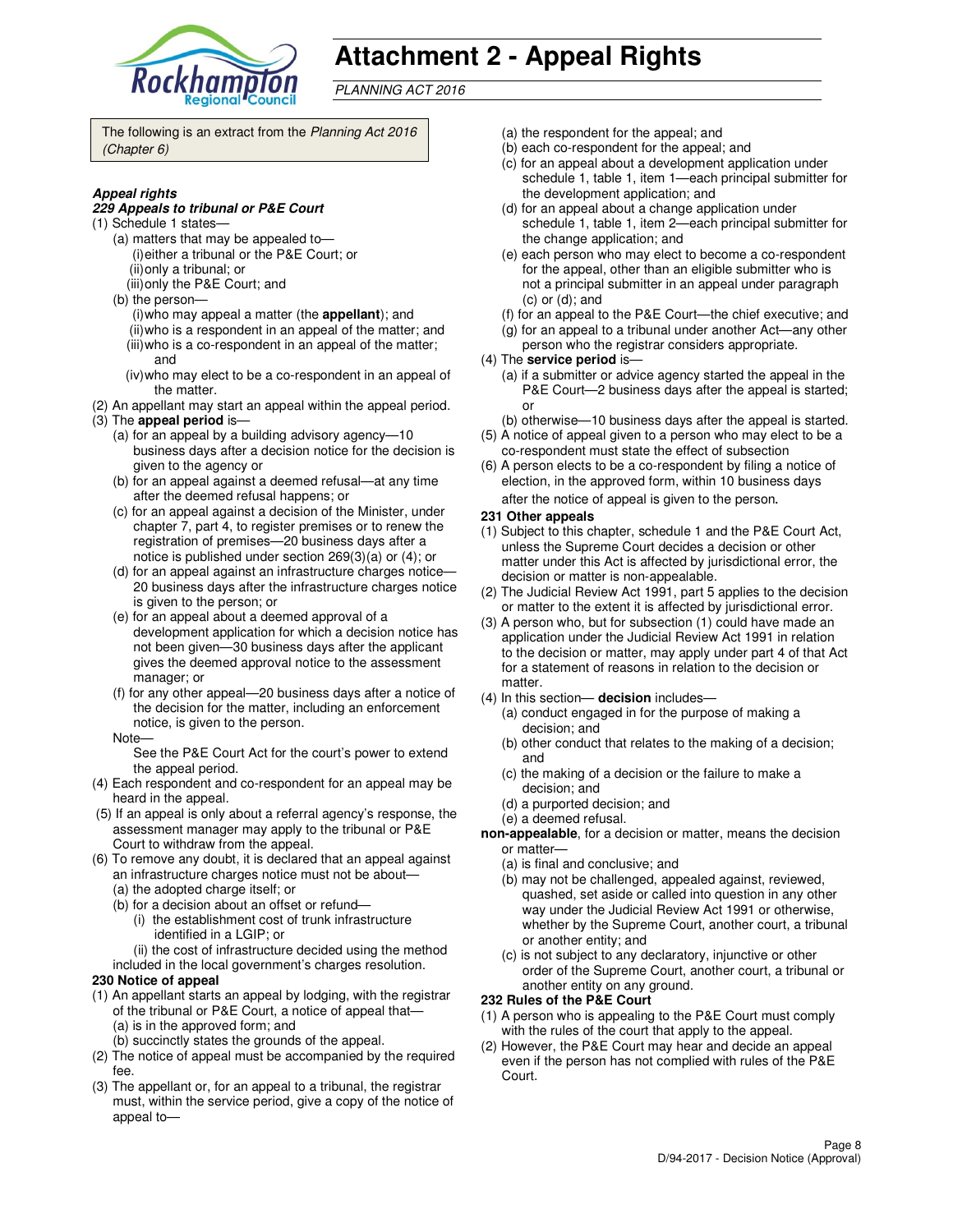

# **Appeal Rights**

PLANNING ACT 2016

#### **Schedule 1 Appeals section 229**

# **1 Appeal rights and parties to appeals**

- (1) Table 1 states the matters that may be appealed to—(a) the P&E court; or (b) a tribunal.
- (2) However, table 1 applies to a tribunal only if the matter involves—
	- (a) the refusal, or deemed refusal of a development application, for—
	- (i) a material change of use for a classified building; or
	- (ii) operational work associated with building work, a retaining wall, or a tennis court; or (b) a provision of a development approval for—
	- (i) a material change of use for a classified building; or
- (ii) operational work associated with building work, a retaining wall, or a tennis court; or
	- (c) if a development permit was applied for—the decision to give a preliminary approval for—
		- (i) a material change of use for a classified building; or
		- (ii) operational work associated with building work, a retaining wall, or a tennis court; or
	- (d) a development condition if—
		- (i) the development approval is only for a material change of use that involves the use of a building classified under the Building Code as a class 2 building; and
		- (ii) the building is, or is proposed to be, not more than 3 storeys; and
		- (iii) the proposed development is for not more than 60 sole-occupancy units; or
	- (e) a decision for, or a deemed refusal of, an extension application for a development approval that is only for a material change of use of a classified building; or
	- (f) a decision for, or a deemed refusal of, a change application for a development approval that is only for a material change of use of a classified building; or
	- (g) a matter under this Act, to the extent the matter relates to—
		- (i) the Building Act, other than a matter under that Act that may or must be decided by the Queensland Building and Construction Commission; or
		- (ii) the Plumbing and Drainage Act, part 4 or 5; or
	- (h) a decision to give an enforcement notice in relation to a matter under paragraphs (a) to (g); or
	- (i) a decision to give an infrastructure charges notice; or
	- (j) the refusal, or deemed refusal, of a conversion application; or
	- (k) a matter that, under another Act, may be appealed to the tribunal; or
	- (l) a matter prescribed by regulation.
- (3) Also, table 1 does not apply to a tribunal if the matter
- involves—
	- (a) for a matter in subsection  $(2)(a)$  to  $(d)$ 
		- (i) a development approval for which the development application required impact assessment; and
		- (ii) a development approval in relation to which the assessment manager received a properly made submission for the development application; or
	- (b) a provision of a development approval about the identification or inclusion, under a variation approval, of a matter for the development.
- (4) Table 2 states the matters that may be appealed only to the P&E Court.
- (5) Table 3 states the matters that may be appealed only to the tribunal.
- (6) In each table—
	- (a) column 1 states the appellant in the appeal; and
	- (b) column 2 states the respondent in the appeal; and
	- (c) column 3 states the co-respondent (if any) in the appeal; and
	- (d) column 4 states the co-respondents by election (if any) in the appeal.
- (7) If the chief executive receives a notice of appeal under section 230(3)(f), the chief executive may elect to be a corespondent in the appeal.

#### **Table 1**

| Appeals to the P&E Court and, for certain matters, to a tribunal |                                                                                                                                                                                   |                                                                                          |                                |  |
|------------------------------------------------------------------|-----------------------------------------------------------------------------------------------------------------------------------------------------------------------------------|------------------------------------------------------------------------------------------|--------------------------------|--|
| 1. Development applications<br>An appeal may be made against—    | (a) the refusal of all or part of the development application; or<br>(b) the deemed refusal of the development application; or<br>(c) a provision of the development approval; or | (d) if a development permit was applied for—the decision to give a preliminary approval. |                                |  |
| Column 1                                                         | Column 2                                                                                                                                                                          | Column 3                                                                                 | Column 4                       |  |
| Appellant                                                        | Respondent                                                                                                                                                                        | Co-respondent                                                                            | Co-respondent by election      |  |
|                                                                  |                                                                                                                                                                                   | (if any)                                                                                 | (if any)                       |  |
| The applicant                                                    | The assessment                                                                                                                                                                    | If the appeal is about                                                                   | 1 A concurrence agency that is |  |
|                                                                  | manager                                                                                                                                                                           | a concurrence                                                                            | not a co-respondent            |  |

agency's referral

2 If a chosen Assessment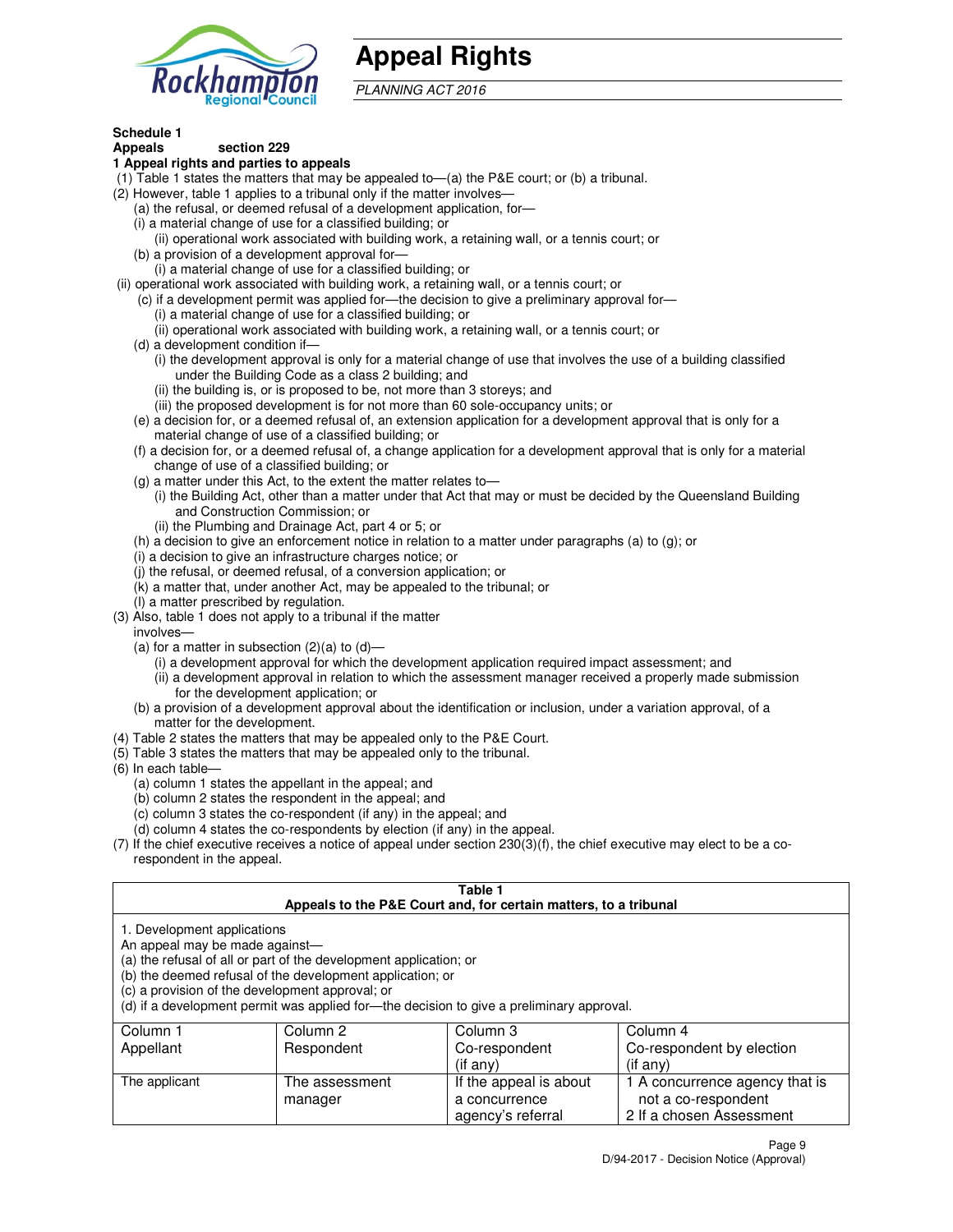| Table 1<br>Appeals to the P&E Court and, for certain matters, to a tribunal                                                                                                                          |                                                                                                                                                                                                                               |                                                                                                                                                                                                                                                                                 |                                                                                                                                                                                                                                                                                                                                                 |  |
|------------------------------------------------------------------------------------------------------------------------------------------------------------------------------------------------------|-------------------------------------------------------------------------------------------------------------------------------------------------------------------------------------------------------------------------------|---------------------------------------------------------------------------------------------------------------------------------------------------------------------------------------------------------------------------------------------------------------------------------|-------------------------------------------------------------------------------------------------------------------------------------------------------------------------------------------------------------------------------------------------------------------------------------------------------------------------------------------------|--|
|                                                                                                                                                                                                      |                                                                                                                                                                                                                               | response-the<br>concurrence agency                                                                                                                                                                                                                                              | manager is the respondent-<br>the prescribed assessment<br>manager<br>3 Any eligible advice agency for<br>the application<br>4 Any eligible submitter for the<br>application                                                                                                                                                                    |  |
| 2. Change applications<br>An appeal may be made against-<br>(b) a deemed refusal of a change application.                                                                                            |                                                                                                                                                                                                                               |                                                                                                                                                                                                                                                                                 | (a) a responsible entity's decision for a change application, other than a decision made by the P&E court; or                                                                                                                                                                                                                                   |  |
| Column 1<br>Appellant                                                                                                                                                                                | Column <sub>2</sub><br>Respondent                                                                                                                                                                                             | Column 3<br>Co-respondent<br>(if any)                                                                                                                                                                                                                                           | Column 4<br>Co-respondent by election<br>(if any)                                                                                                                                                                                                                                                                                               |  |
| 1 The applicant<br>2 If the responsible<br>entity is the<br>assessment<br>manager-an<br>affected entity that<br>gave a pre-request<br>notice or response<br>notice                                   | The responsible<br>entity                                                                                                                                                                                                     | If an affected entity<br>starts the appeal-the<br>applicant                                                                                                                                                                                                                     | 1 A concurrence agency for the<br>development application<br>2 If a chosen assessment<br>manager is the respondent-<br>the prescribed assessment<br>manager<br>3 A private certifier for the<br>development application<br>4 Any eligible advice agency for<br>the change application<br>5 Any eligible submitter for the<br>change application |  |
| 3. Extension applications<br>An appeal may be made against-<br>Column 1<br>Appellant                                                                                                                 | (a) the assessment manager's decision about an extension application; or<br>(b) a deemed refusal of an extension application.<br>Column <sub>2</sub><br>Respondent                                                            | Column 3<br>Co-respondent                                                                                                                                                                                                                                                       | Column 4<br>Co-respondent by election                                                                                                                                                                                                                                                                                                           |  |
| 1 The applicant<br>1<br>2 For a matter other<br>than a deemed<br>refusal of an<br>extension<br>application $-$ a<br>concurrence<br>agency, other than<br>the chief executive,<br>for the application | The assessment<br>manager                                                                                                                                                                                                     | (if any)<br>If a concurrence<br>agency starts the<br>appeal - the applicant                                                                                                                                                                                                     | (if any)<br>If a chosen assessment<br>manager is the respondent $-$ the<br>prescribed assessment manager                                                                                                                                                                                                                                        |  |
| 4. Infrastructure charges notices<br>a) The notice involved an error relating to $-$<br>(i)<br>An offset or refund; or<br>(ii)<br>imposed the amount.                                                | (i) The application of the relevant adopted charge; or<br>Examples of errors in applying an adopted charge -<br>The working out of extra demands, for section 120; or<br>b) The was no decision about an offset or refund; or | The incorrect application of gross floor area for a non-residential development<br>Applying an incorrect 'use category', under a regulation, to the development<br>c) If the infrastructure charges notice states a refund will be given - the timing for giving the refund; or | An appeal may be made against an infrastructure charges notice on 1 or more of the following grounds<br>d) The amount of the charge is so unreasonable that no reasonable relevant local government could have                                                                                                                                  |  |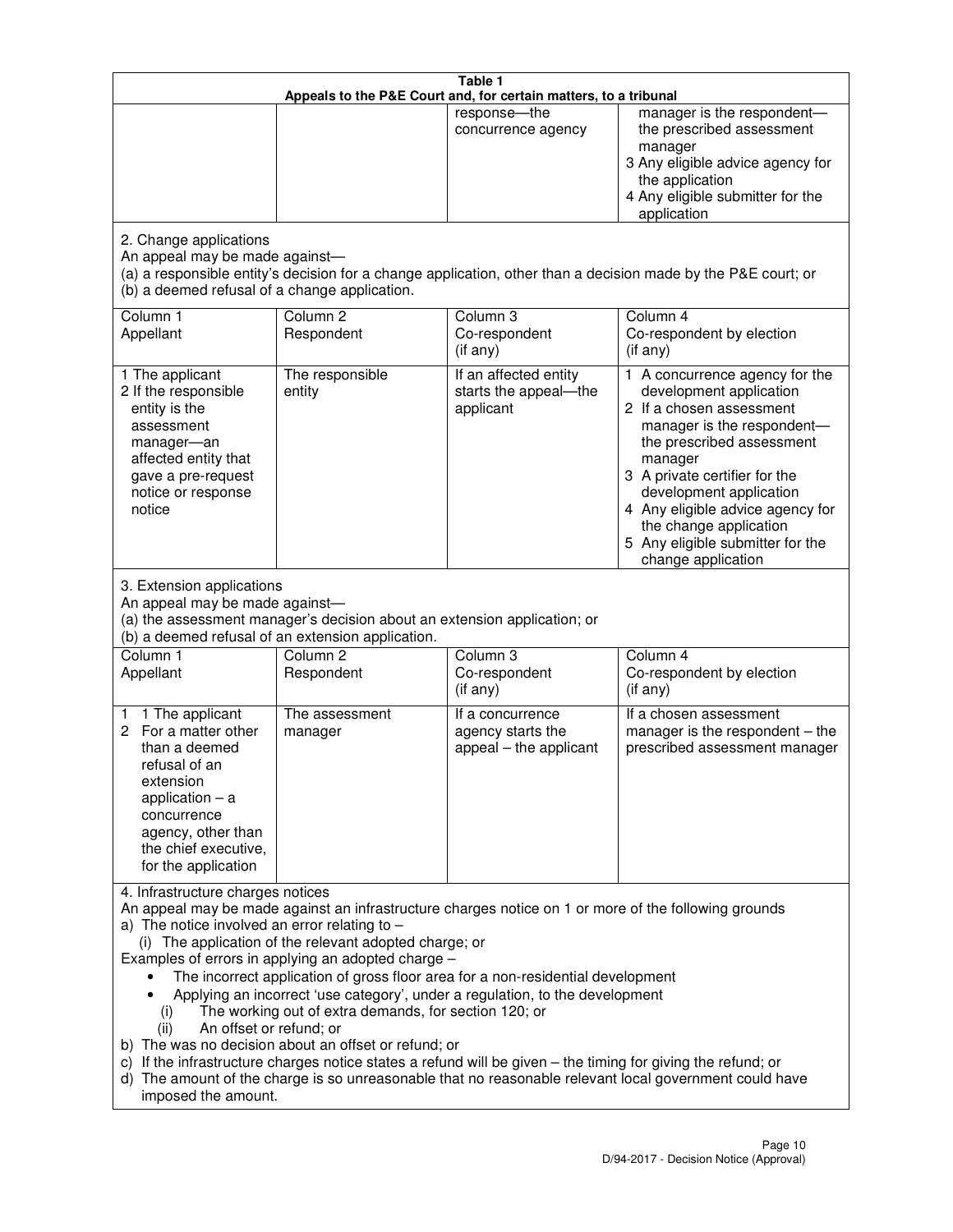|                                                                                                                 |                                                                           | Table 1                                                          |                                                                                                                                                                            |
|-----------------------------------------------------------------------------------------------------------------|---------------------------------------------------------------------------|------------------------------------------------------------------|----------------------------------------------------------------------------------------------------------------------------------------------------------------------------|
|                                                                                                                 |                                                                           | Appeals to the P&E Court and, for certain matters, to a tribunal |                                                                                                                                                                            |
| Column <sub>1</sub><br>Appellant                                                                                | Column <sub>2</sub><br>Respondent                                         | Column 3<br>Co-respondent<br>(if any)                            | Column 4<br>Co-respondent by election<br>(i f any)                                                                                                                         |
| The person given the<br>Infrastructure charges<br>notice                                                        | The local government<br>that gave the<br>infrastructure charges<br>notice | $\overline{a}$                                                   |                                                                                                                                                                            |
| 5. Conversion applications<br>An appeal may be made against-<br>(a) the refusal of a conversion application; or | (b) a deemed refusal of a conversion application.                         |                                                                  |                                                                                                                                                                            |
| Column <sub>1</sub><br>Appellant                                                                                | Column <sub>2</sub><br>Respondent                                         | Column <sub>3</sub><br>Co-respondent<br>$(i f \text{ any})$      | Column 4<br>Co-respondent by election<br>(if any)                                                                                                                          |
| The applicant                                                                                                   | The local government<br>to which the conversion<br>application was made   | $\blacksquare$                                                   |                                                                                                                                                                            |
| 6. Enforcement notices                                                                                          | An appeal may be made against the decision to give an enforcement notice. |                                                                  |                                                                                                                                                                            |
| Column <sub>1</sub><br>Appellant                                                                                | Column <sub>2</sub><br>Respondent                                         | Column 3<br>Co-respondent<br>(if any)                            | Column 4<br>Co-respondent by election<br>(if any)                                                                                                                          |
| The person given the<br>enforcement notice                                                                      | The enforcement<br>authority                                              |                                                                  | If the enforcement authority is<br>not the local government for<br>the premises in relation to which<br>the offence is alleged to have<br>happened-the local<br>government |
|                                                                                                                 |                                                                           |                                                                  |                                                                                                                                                                            |

|                                                                                         |                                                                                                                                                       | Table 2<br>Appeals to the P&E Court only                                          |                                                                                                                                                                                                                        |
|-----------------------------------------------------------------------------------------|-------------------------------------------------------------------------------------------------------------------------------------------------------|-----------------------------------------------------------------------------------|------------------------------------------------------------------------------------------------------------------------------------------------------------------------------------------------------------------------|
| 1. Appeals from tribunal<br>section 252, on the ground of-<br>(b) jurisdictional error. | An appeal may be made against a decision of a tribunal, other than a decision under<br>(a) an error or mistake in law on the part of the tribunal; or |                                                                                   |                                                                                                                                                                                                                        |
| Column <sub>1</sub><br>Appellant                                                        | Column <sub>2</sub><br>Respondent                                                                                                                     | Column 3<br>Co-respondent<br>(if any)                                             | Column <sub>4</sub><br>Co-respondent by election<br>$(if$ any)                                                                                                                                                         |
| A party to the<br>proceedings for the<br>decision                                       | The other party to the<br>proceedings for the<br>decision                                                                                             | ÷,                                                                                |                                                                                                                                                                                                                        |
| 2. Eligible submitter appeals<br>(b) a variation request.                               | application, to the extent that the decision relates to-                                                                                              |                                                                                   | An appeal may be made against the decision to give a development approval, or an approval for a change<br>(a) any part of the development application for the development approval that required impact assessment; or |
| Column 1<br>Appellant                                                                   | Column <sub>2</sub><br>Respondent                                                                                                                     | Column 3<br>Co-respondent<br>(if any)                                             | Column 4<br>Co-respondent by election<br>$(if$ any)                                                                                                                                                                    |
| 1 For a development<br>application-an<br>eligible submitter for<br>the development      | 1 For a development<br>application-the<br>assessment<br>manager                                                                                       | 1 The applicant<br>2 If the appeal is<br>about a concurrence<br>agency's referral | Another eligible<br>submitter for the<br>application                                                                                                                                                                   |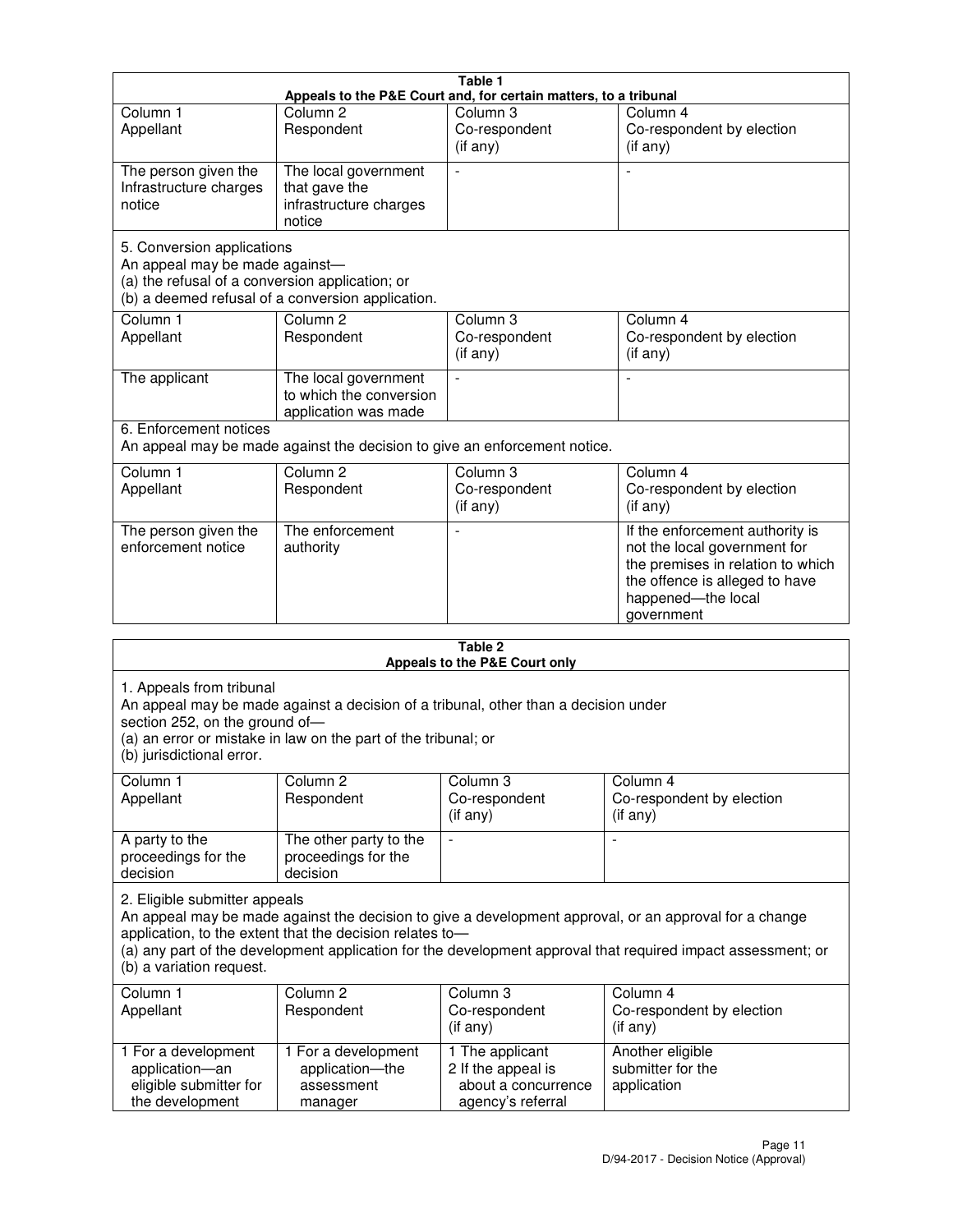|                                                                                                                                                                                                                                                                                               |                                                                                                                                                                                                                                         | Table 2<br>Appeals to the P&E Court only                                                                                |                                                                                                           |
|-----------------------------------------------------------------------------------------------------------------------------------------------------------------------------------------------------------------------------------------------------------------------------------------------|-----------------------------------------------------------------------------------------------------------------------------------------------------------------------------------------------------------------------------------------|-------------------------------------------------------------------------------------------------------------------------|-----------------------------------------------------------------------------------------------------------|
| application<br>2 For a change<br>application-an<br>eligible submitter for<br>the change<br>application                                                                                                                                                                                        | 2 For a change<br>application-the<br>responsible entity                                                                                                                                                                                 | response-the<br>concurrence agency                                                                                      |                                                                                                           |
| required impact assessment; or<br>(b) a variation request.                                                                                                                                                                                                                                    | 3. Eligible submitter and eligible advice agency appeals<br>An appeal may be made against a provision of a development approval, or failure to<br>include a provision in the development approval, to the extent the matter relates to- |                                                                                                                         | (a) any part of the development application or the change application, for the development approval, that |
| Column 1<br>Appellant                                                                                                                                                                                                                                                                         | Column <sub>2</sub><br>Respondent                                                                                                                                                                                                       | Column 3<br>Co-respondent<br>(if any)                                                                                   | Column 4<br>Co-respondent by election<br>(i f any)                                                        |
| 1 For a development<br>application-an<br>eligible submitter for<br>the development<br>application<br>2 For a change<br>application-an<br>eligible submitter for<br>the change<br>application<br>3 An eligible advice<br>agency for the<br>development<br>application or<br>change application | 1 For a development<br>application-the<br>assessment<br>manager<br>2 For a change<br>application-the<br>responsible entity                                                                                                              | 1 The applicant<br>2 If the appeal is<br>about a concurrence<br>agency's referral<br>response-the<br>concurrence agency | Another eligible submitter for the<br>application                                                         |
| 4. Compensation claims<br>An appeal may be made against-                                                                                                                                                                                                                                      | (a) a decision under section 32 about a compensation claim; or<br>(b) a decision under section 265 about a claim for compensation; or<br>(c) a deemed refusal of a claim under paragraph (a) or (b).                                    |                                                                                                                         |                                                                                                           |
| Column 1<br>Appellant                                                                                                                                                                                                                                                                         | Column 2<br>Respondent                                                                                                                                                                                                                  | Column 3<br>Co-respondent<br>(if any)                                                                                   | Column 4<br>Co-respondent by election<br>(i f any)                                                        |
| A person dissatisfied<br>with the decision                                                                                                                                                                                                                                                    | The local<br>government to which<br>the claim was made                                                                                                                                                                                  |                                                                                                                         | $\blacksquare$                                                                                            |
| 5. Registered premises                                                                                                                                                                                                                                                                        | An appeal may be made against a decision of the Minister under chapter 7, part 4.                                                                                                                                                       |                                                                                                                         |                                                                                                           |
| Column <sub>1</sub><br>Appellant                                                                                                                                                                                                                                                              | Column <sub>2</sub><br>Respondent                                                                                                                                                                                                       | Column <sub>3</sub><br>Co-respondent<br>(if any)                                                                        | Column 4<br>Co-respondent by election<br>(if any)                                                         |
| 1 A person given a<br>decision notice about<br>the decision<br>2 If the decision is to<br>register premises or<br>renew the<br>registration of<br>premises-an owner<br>or occupier of                                                                                                         | The Minister                                                                                                                                                                                                                            | $\overline{\phantom{a}}$                                                                                                | If an owner or occupier starts the<br>appeal – the owner of the<br>registered premises                    |